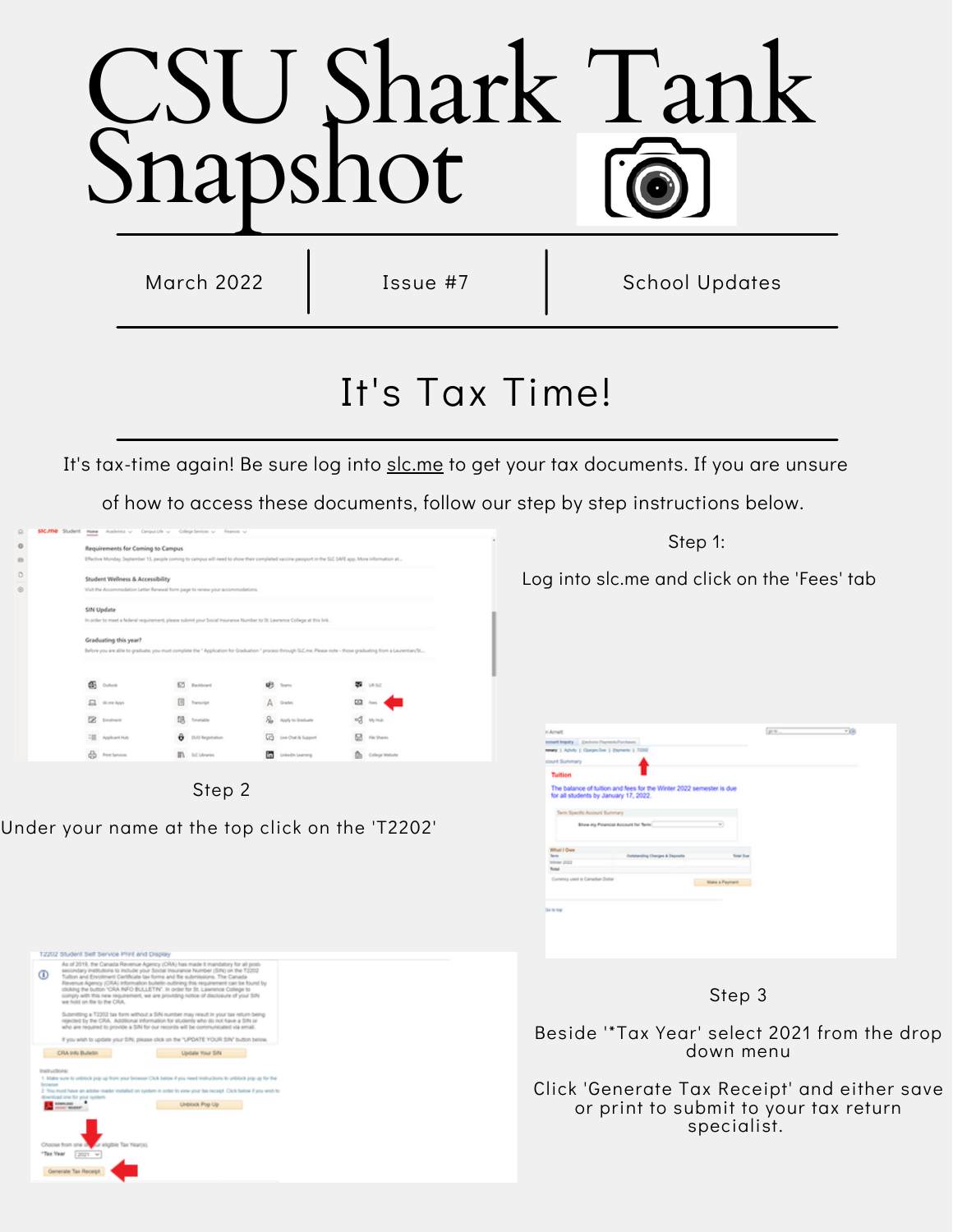To promote the safety and well being of the students and the community, we are offering N95 masks to students. To claim one, please arrive at the CSU office during office hours and present your student card.

### N95 Masks Available at the CSU



Stay healthy & Stay safe!!

## OPSEU/CEC Collective Bargaining

## OPSEU/CEC **COLLECTIVE BARGAINING AGREEMENT**

Please review the following PDF for information on the OPSEU/CEC Collective Bargaining Agreement and what the options are for a potential strike. Also note there are links in the Infographic to stay up-to-date on each perspective as news rolls out.

#### [Infographic](https://l.facebook.com/l.php?u=https%3A%2F%2Fwww.cornwallstudentunion.ca%2F_files%2Fugd%2Ff0de08_79ac588616174dabb31118c338906582.pdf%3Ffbclid%3DIwAR25Si0_kwatcllxgWjaj6hvbKQ5aVi8DIAx_cNjnGa8Qym8UfITlVkDF1E&h=AT1gpPxEg_5YYrfs1TK3ycSm1F9MQ70Deq6bVkmq4eg9--kQkImXf18udmyLHUAicekt4uq9hV2s7i3lIswr2UXlw2JrbnM8bBO2jkp5m15-rXc5O5yiqO8GEZYH6FvjBg&__tn__=-UK-R&c[0]=AT0jmZnf0Mk7jvVxXSzPB1QVbTMuwidtMt9TRmzun0v1GOnIfDdK4iWiBIOXannGBEWBXyzaLDnRs6dZ4X9Y75eN7EZBpPhQESM3TK6QxzSUV-nDgMZC6R7oRK7DXMo64FGiPB6rmpioTHkTV5PDvUhn5Sg)

For more information, follow us on:



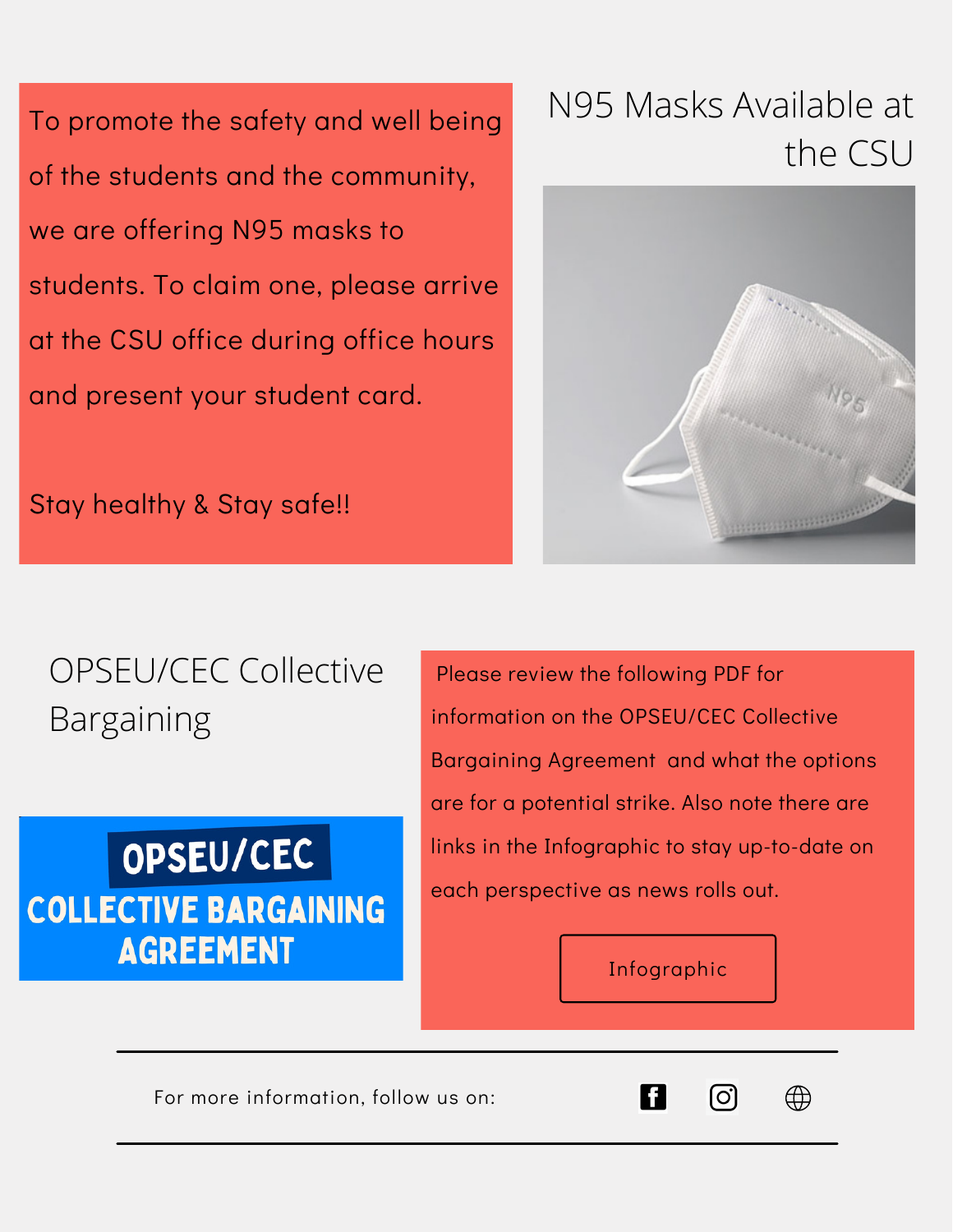### Weekly Kahoot!



Remember to play out weekly Kahoot challenges! Every week we give away: \$5- Tim's Cards \$10- Amazon Cards

\$15- Grocery Cards

Links will be sent via e-mail as well as our social media and our website for easy access.

CSU [Website](https://www.cornwallstudentunion.ca/)

Every week the president of the CSU, Tori Arnett, will be hosting a cooking segment of popular and cultural dishes.

This month we will have recipes like: March 9th-

March 23rd-

CSU [YouTube](https://www.cornwallstudentunion.ca/basic-01-1)

#### YouTube Channel Content



For more information, follow us on:



⊕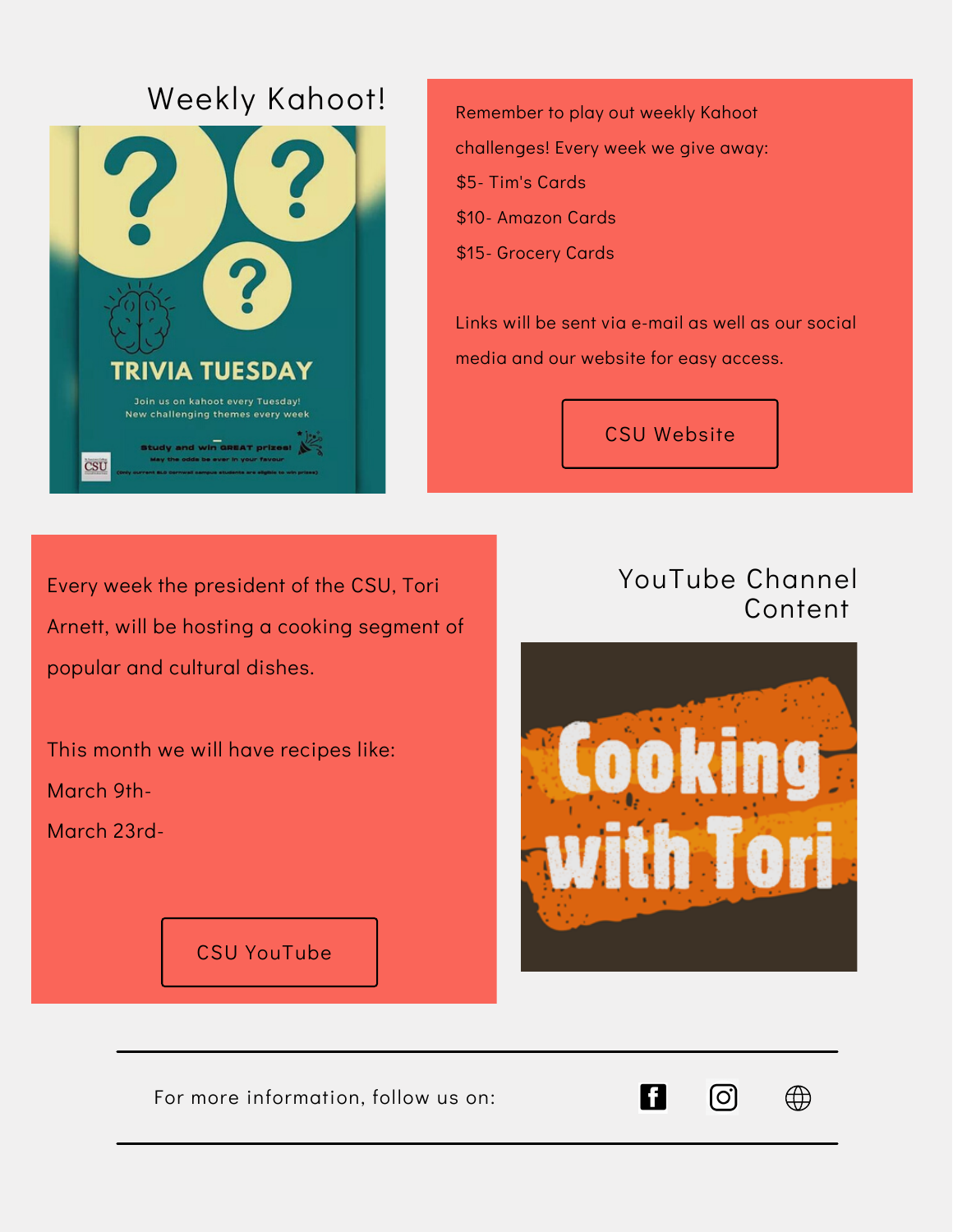The CSU is currently updating our resource pages for Wellness Wednesdays to promote holistic health and get you the help you need to succeed.

Please review the PDF attached from our Wellness and Accessibility team at SLC to register for various classes and seminars coming this semester!

CSU [Website](https://www.cornwallstudentunion.ca/)

Review and [Register](https://f5b262a2-e882-485a-a614-6c10997f4e49.filesusr.com/ugd/f0de08_c4323185dd9d4dda98bb97e91aacf1ba.pdf) here

#### Wellness Wednesdays and Resources



#### Check out the Indigenous Calendar for March 2022



Indigenous Services hosts webinars, virtual events, book-of-the-month and spiritual ceremonies.

please click below to view this months events calendar! or visit the Waasaabiidaasamose Indigenous Centre to review the indigenous services SLC has to offer.

[<del>o</del>

March 2022 [Calendar](https://www.canva.com/design/DAE5rXMigEA/edit)

SLC [Indigenous](https://www.cornwallstudentunion.ca/) Services

 $\bigoplus$ 

For more information, follow us on: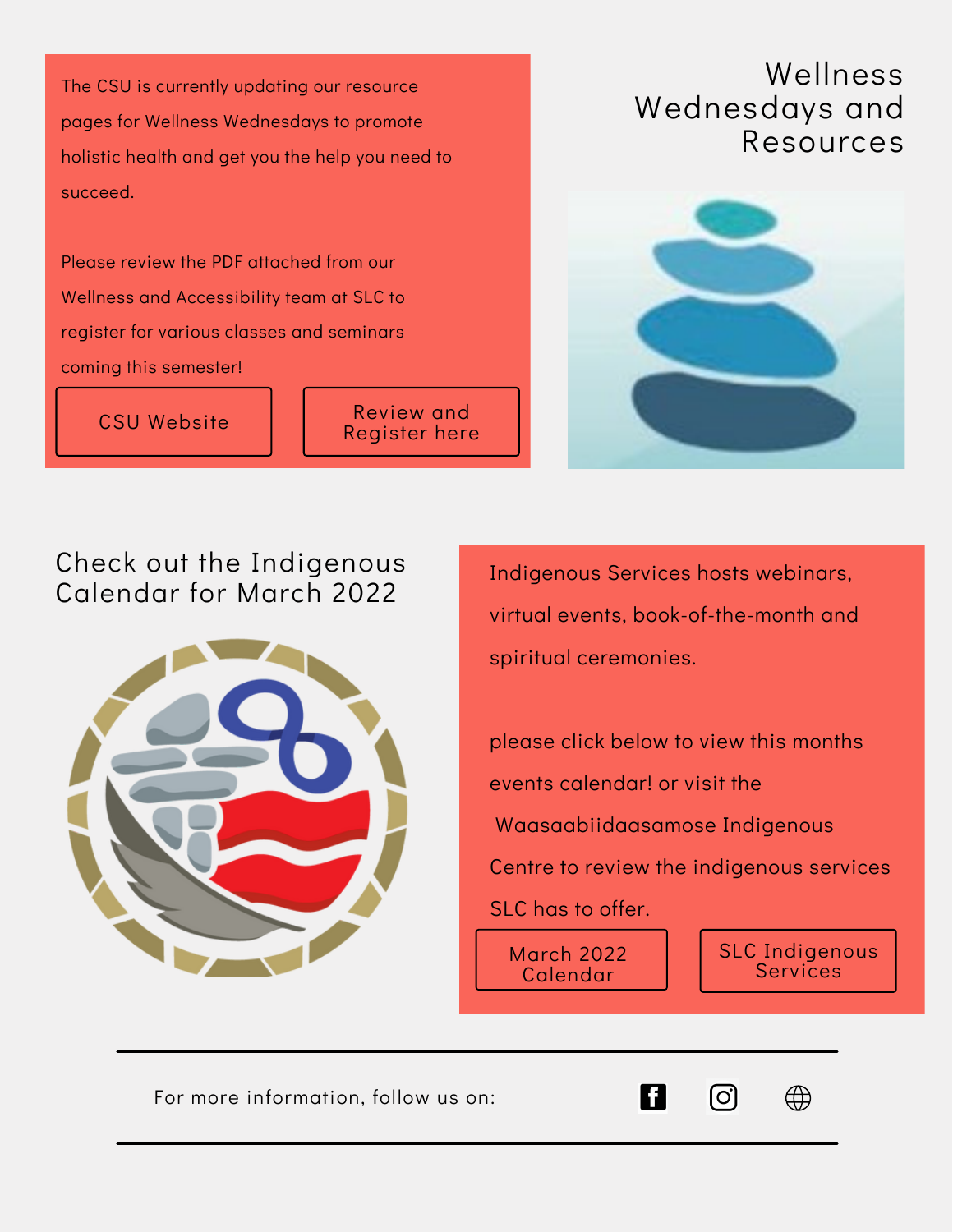## UPCOMING EVENTS

## OBSERVANCES

March 1/15/22/29 **Online Kahoot** March 2/16/30 Wellness Wednesday March 4th $*$ **Board Game Night Games Night** March llth St. Patty's Day Paint Night March 17th Cooking With Tori March 23rd Decades Night March 25th

**CSU** 

Mar 3- World Wildlife Day Mar 3- World Book Day Mar 5- National Day of Unplugging Mar 7- National Cereal Day Mar 8- Int'l Woman's Day] Mar 14- National Pi Day Mar 14- Commonwealth Day Mar 15- The Ides of March Mar 17- St. Patrick's Day Mar 21- Int'l Day of Happiness Mar 21- Spring Equinox Mar 21- World Poetry Day Mar 21- Int'l Day of Elimination of Racial Discrimination Mar 25- Int'l Waffle Day Mar 31- Int'l Transgender Day of Visibility

## MARCH BIRTH MONTH FACTS

**Zodiacs**: Pisces (February 19th- March 20th) & Aries (March 21st- April 19th) **Flowers**: Daffodils & Jonquil **Gemstones**: Aquamarine & Bloodstone **Top-3 Personality Traits**: Intuitive, Optimistic, Devoted **Skill:** Creative, Successful, Natural leaders, Independent

For more information, follow us on: